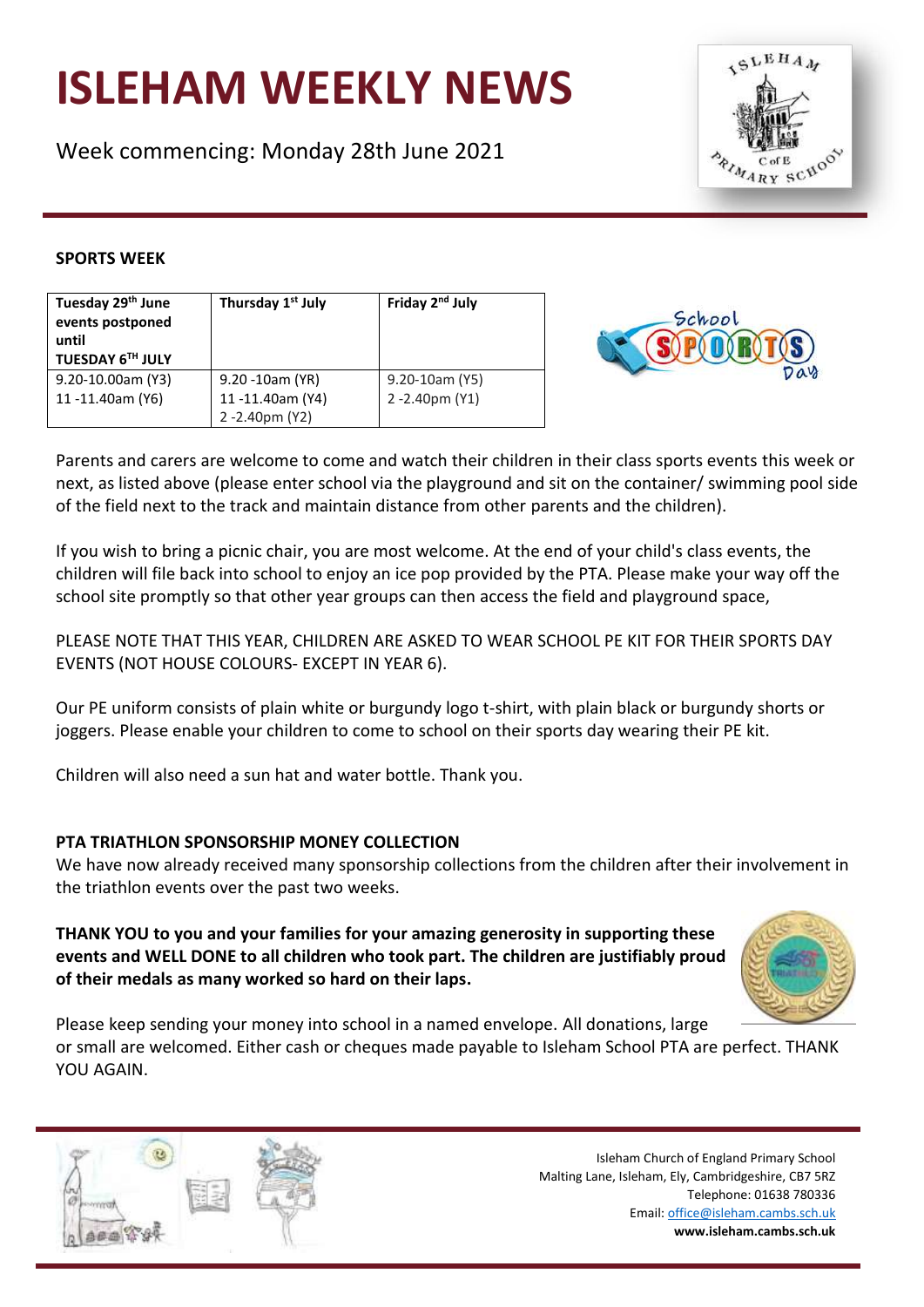### **ISLEHAM PRIMARY SCHOOL HOUSE GROUPS**



Up until September 2020, children have been allocated to house groups at the start of their time in school for termly house events. This has caused some upset in the past, as siblings have not been in the same house groups are their brothers or sisters, and unfortunately in the past 2 years, when children have arrived at or left the school, we have ended up with an uneven number of children in each house group in some year groups, making house events such as sports day quite difficult without asking children to change their house group for the day!

We have therefore decided that as we have not been able to have any inter-school house events this year due to Covid restrictions, we will be taking September 2021 as the time to RESET house groups for the school. Siblings will be in the same house group moving forward and there will be even numbers of children in each house group within each school year whenever possible so that we can ensure that house events have similar numbers of children per house group. Although most children will remain in the same house from September 2021, there will be a need for some to swap.

## **We will communicate your child's house group for September 2021 onwards in their end-of-year report.**

## **JUNIOR TRAVEL AMBASSADORS COMPETITION**



# The Junior Travel Ambassadors

Congratulations to all who entered the Junior Travel Ambassadors' Competition. There were some fantastic poster and colouring entries from the different age groups in our school. Thank you to all who entered.

The Junior Travel Ambassador had a really tough job judging the competition, but chose 2 winners from each age group on Friday. Prizes for all entrants will be making their way to them this week and we will display the entries in next week's newsletter.

Thank you again to all who entered the competition.

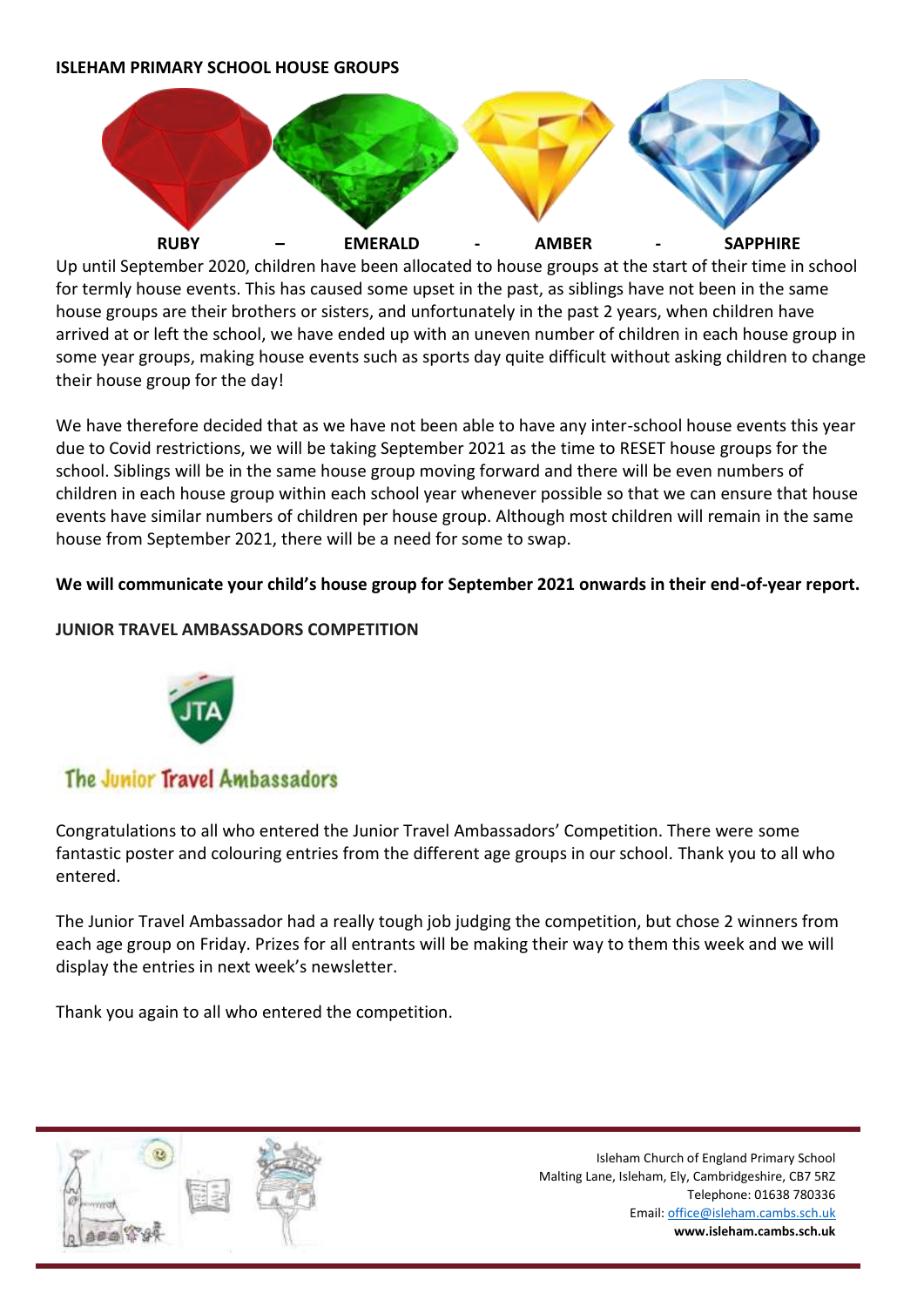#### **GREAT WRITING TO SHARE**

In Year 6, the children have been studying 'Holes' by Louis Sacher. After reading a particularly dramatic chapter, they wrote a continued narrative with a focus on showing off a variety of vocabulary and punctuation whilst maintaining character, tone and pace. I'm not sure if you will be able to read all their super ideas in detail, but hopefully, you will see how brilliantly presented this writing is. Great work Year 6! These superb examples are by Lexi, Maisie, Toby & Zack.

Index 11<sup>8</sup> Jure 2021<br>UNI Abre of functuation and meabolery Hapter L. Checks 21 Starley Slepped out of the Cabo and be felt his ship burn. The<br>Internative shot up to 1978 as be workind outside the<br>Jacked over the stimular and soun Mr So still injing them<br>Unthe Johnstons office Stanley back all these operations in his band There were as<br>many specifiers be about know where to start was the<br>fait going to be other? What will the compos ask? Starta  $\begin{minipage}{0.9\textwidth} \begin{tabular}{|c|c|c|c|c|} \hline & $100$ & $100$ & $100$ & $100$ & $100$ & $100$ & $100$ & $100$ & $100$ & $100$ & $100$ & $100$ & $100$ & $100$ & $100$ & $100$ & $100$ & $100$ & $100$ & $100$ & $100$ & $100$ & $100$ & $100$ & $100$ & $100$ & $100$ & $100$ & $100$ & $100$ & $100$ Finally, after a Jong coalt Stanley, armite arrived at the<br>Judes Alf the camper, fired to lane the coald just hear<br>Journ of worker group thangh his too, We by the girl<br>W. Lane things foul then his more depend in an some more of the state of the resolution of the control of the state of the state of the state of the state of the state of the state of the state of the state of the state of the state of the state of the state of the I about 2 cg. Log. Bannowing July  $\begin{picture}(180,10) \put(0,0){\line(1,0){10}} \put(10,0){\line(1,0){10}} \put(10,0){\line(1,0){10}} \put(10,0){\line(1,0){10}} \put(10,0){\line(1,0){10}} \put(10,0){\line(1,0){10}} \put(10,0){\line(1,0){10}} \put(10,0){\line(1,0){10}} \put(10,0){\line(1,0){10}} \put(10,0){\line(1,0){10}} \put(10,0){\line(1,0){10}} \put(10,0){\line($ folio 1 hours as many Friday, 1<sup>16</sup> Juny, 2011 VIII am of public oil wanty  $41.$  $\frac{1}{2}$ alors.  $_{\rm{bd}}$ **Almont**  $u_{\text{obs}}$ at k of full meet forget int I all fact" nearly Ampli<br>Leley Added: Dear wanter by hill the District of Lin<br>Li - Major got though comed Be pas by the Washer 9<br>(1991): a March Army Walter and Policy<br>Empire of the "make much point who this below as a **IFA**  $\frac{\partial}{\partial \mathcal{R}}\left(\frac{\partial}{\partial \mathcal{R}}\right)^{n}=\frac{1}{\sqrt{2\pi}}\int_{\mathbb{R}^{2}}\frac{d\mathcal{R}}{\partial \mathcal{R}}\left(\frac{\partial}{\partial \mathcal{R}}\right)^{n}d\mathcal{R}=\frac{1}{\sqrt{2\pi}}\int_{\mathbb{R}^{2}}\frac{d\mathcal{R}}{\partial \mathcal{R}}\left(\frac{\partial}{\partial \mathcal{R}}\right)^{n}d\mathcal{R}=\frac{1}{\sqrt{2\pi}}\int_{\mathbb{R}^{2}}\frac{d\mathcal{R}}{\partial \mathcal{R}}\left(\frac$ Armadale Mr. tires Zur He's son billional what it is finger that though Appear in Ling Service Long of Jack Long and Long to get find<br>A first line of the first Spatial Angels<br>A first line strength up, Angels is fine has a line as that increase<br>In a ling line to Supple the fight annihild, a fir  $<sub>0</sub>$ </sub> 1115 The next by Mark are made; Bu the bay are told<br>my 2 line on a lot early the mad value of low

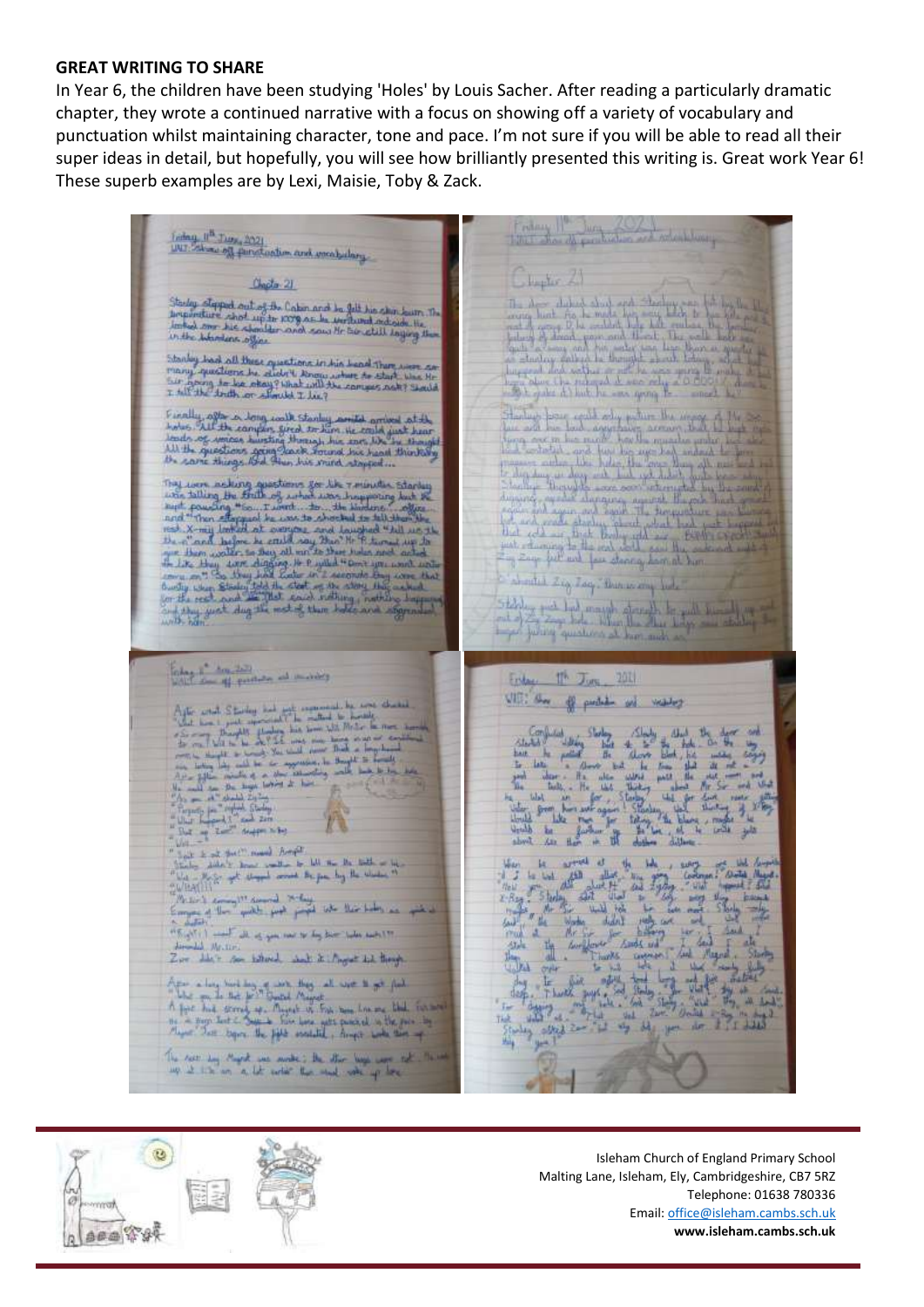Here are also some images of the 'marotte' puppets the Year 6 children made too. These types of puppets have evolved from the jester's stick - a wand with a creature's head that was an integral part of plays and theatre performances. The children had fun in the woods acting and performing with them too! They do look fantastic Year 6- well done!





# **ASSEMBLIES & MUSIC THIS WEEK**

This week we will be thinking in our Picture News assembly about the following question:-



We will also be considering our Christian values and actions for a fairer world.